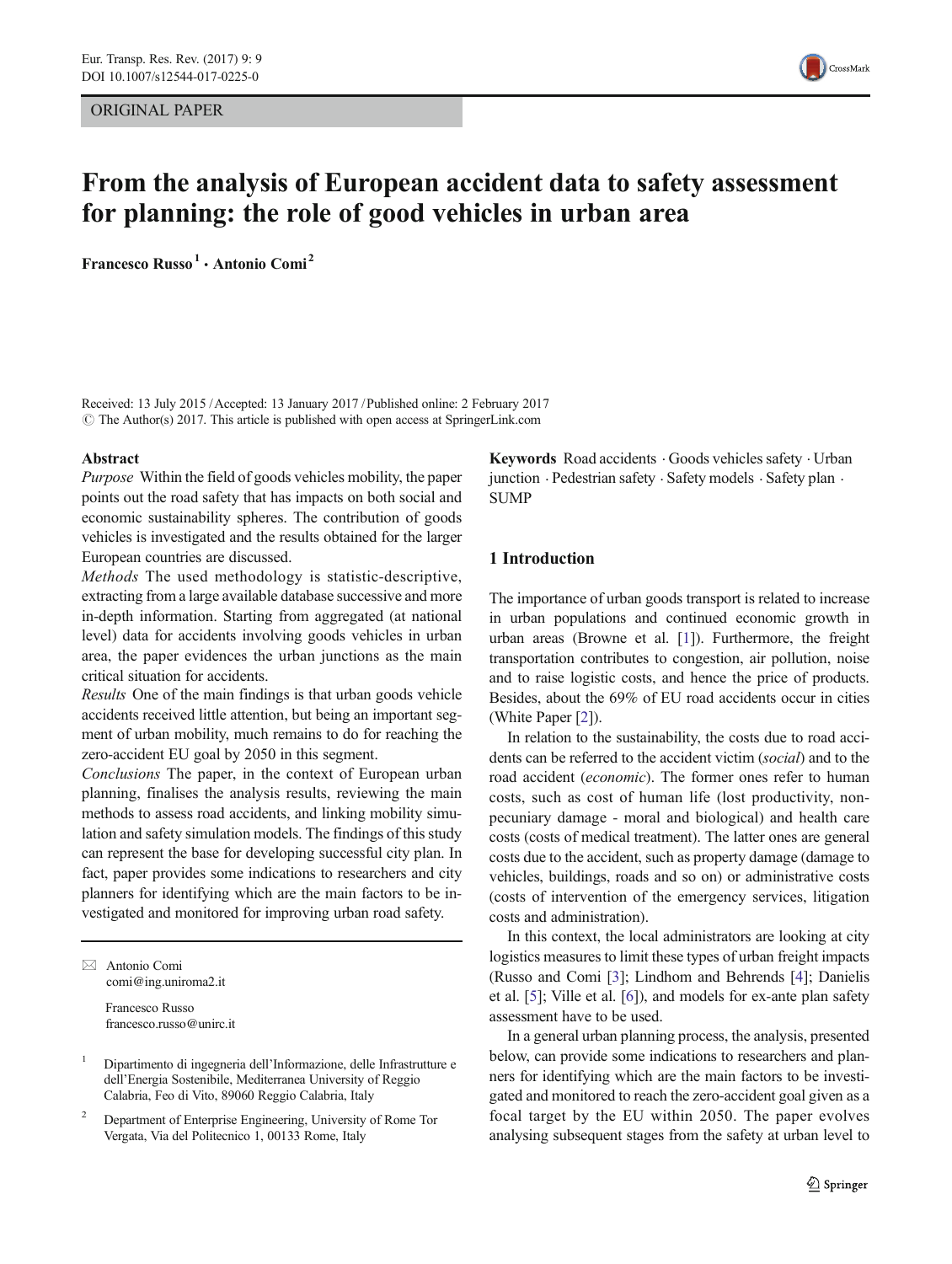the localization of accidents, skipping in-depth disaggregated statistical analysis and using simple statistical formulation to focus on the main factors to be obtained from the European national dataset.

Although, urban areas represent the areas with highest percentages of accidents (Section 2), their contribution has not been investigated and a safety policy for urban roads as made for highways and motorways (with very important and performing outcomes) is missing. Then, a first objective of the paper is to extract from the European big data, often unreadable, the main evidences for road accidents in urban areas, focusing on the different decreasing trends realized in the larger European countries.

Goods vehicle contribution to accident is high because of consequences occurring when they are involved (Section 3) in relation to the differential dimension with car and pedestrian. Following this physical notation, a second macro objective is to stress the contribution of goods vehicles to road accidents in European urban areas: first resuming the weight on accidents, deaths and injuries and subsequently the weight for each country, conditioned to the total vehicle\*kilometres travel in urban areas.

Leaving from urban general results, a successive analysis could give a benchmark for identifying potential places of accident (Section 4). The third objective is to investigate and obtain the reference situations for the accidents involving urban goods vehicles. The urban junctions result the most critical situations for accidents. A specific focus is also developed for the road accidents involving urban goods vehicles and pedestrians for the high visibility impact in the natural commercial city centre.

Into a sustainable urban mobility plan, specific parts on road safety must be developed (SUMP [\[7](#page-10-0)]) including a general urban safety assessment procedure (Section 5) that allows safety indicators describing the status of transport and mobility in the city, in relation to single link and single junction, to be identified. The paper has also the objective to define a procedure for computing indicator values. The procedure has to start ex ante from the results (i.e. in terms of vehicle flows) obtained by passenger/ freight urban mobility simulation models. Subsequently, the main elements of potential accidents can be recognized by applying analysis and safety simulation models.

Some conclusions and operative indications to meet the future safety goals, for good vehicles in urban areas, are given in Section 6.

# 2 The road safety in European urban areas

Road traffic accidents in the Member States of the European Union annually claim about 43,000 lives and leave more than 1.8 million people injured, representing estimated costs of 160 billion euros (ERSO [\[8](#page-10-0)]). About 36% of deaths in the EU-19 occurred within urban areas. As revealed by national European surveys, the main actions have been addressed to improve road safety at extra urban level driven to the consequences that are usually more dangerous than those in urban environment are. Therefore, below, first the urban road safety in all Europe is discussed, subsequently a zoom on the larger European countries is provided.

### 2.1 The road safety in Europe at urban level

Referring to road safety, in urban areas there is a combination of different types of vehicles on the road that increases the risk of accidents. In the EU-19, the total number of fatalities within urban areas each year has fallen, while the proportion on total has increased slightly (DaCoTA [\[9](#page-10-0)]; Nghiem et al. [\[10\]](#page-10-0)). By 2050, the EU should move close to zero fatalities in road transport. In line with this goal, the EU aims at halving road fatalities by 2020 (White Paper [\[2\]](#page-10-0)). Unfortunately, in 2014, the results show about 1% fewer deaths than reported in 2013. In order to halve the number of road deaths by 2020, the road fatality numbers must go down at a higher speed from today and on-wards (EU [\[11\]](#page-10-0)). Unfortunately, as shown along the paper, goods vehicle contribution has not satisfactory pointed out.

At European level, in the 2009, the goods vehicles caused the 4% of fatalities in urban areas and the 60% of it was due to lorries (under 3.5 tons; DaCoTA [[12\]](#page-10-0)). It should be noted that goods vehicle flows are driven by end-consumer demand. As revealed by some surveys carried out in the larger European cities (Schoemaker et al. [[13\]](#page-10-0); Gonzalez-Feliu et al. [\[14](#page-10-0)]), the 69% of urban distances (veh \* km) covered each day by motorized vehicles consist of shopping trips, 24% of restocking trips (e.g. deliveries to shops, hotel, restaurant or catering activities) and the remaining 7% result from urban management (e.g. building sites, waste collection, network maintenance). Besides, shopping is the second most frequent type of urban travel for passenger. The average distance travelled per inhabitant is less than 2 km, against 0.8 km due to deliveries and urban management flows. Trucks tend to produce serious consequences when involved in collisions with passenger cars or pedestrians. A number of studies has examined truck involvement in road accidents (Lemp et al. [\[15](#page-10-0)]; Gitelman et al. [\[16\]](#page-10-0)), although only few of them have focussed upon accidents in urban areas. As discussed in the following, although the level of detail of the main European safety statistics (e.g. CARE database) is insufficient to provide a fully accurate view (Tavasszy and de Jong [\[17\]](#page-10-0); Yannis et al. [[18](#page-10-0)]), some analyses can be performed and subsequent indications can be drawn.

# 2.2 The urban accident trends in the larger European countries

In the following, the analysis is detailed for the larger European countries for which data on road accidents were available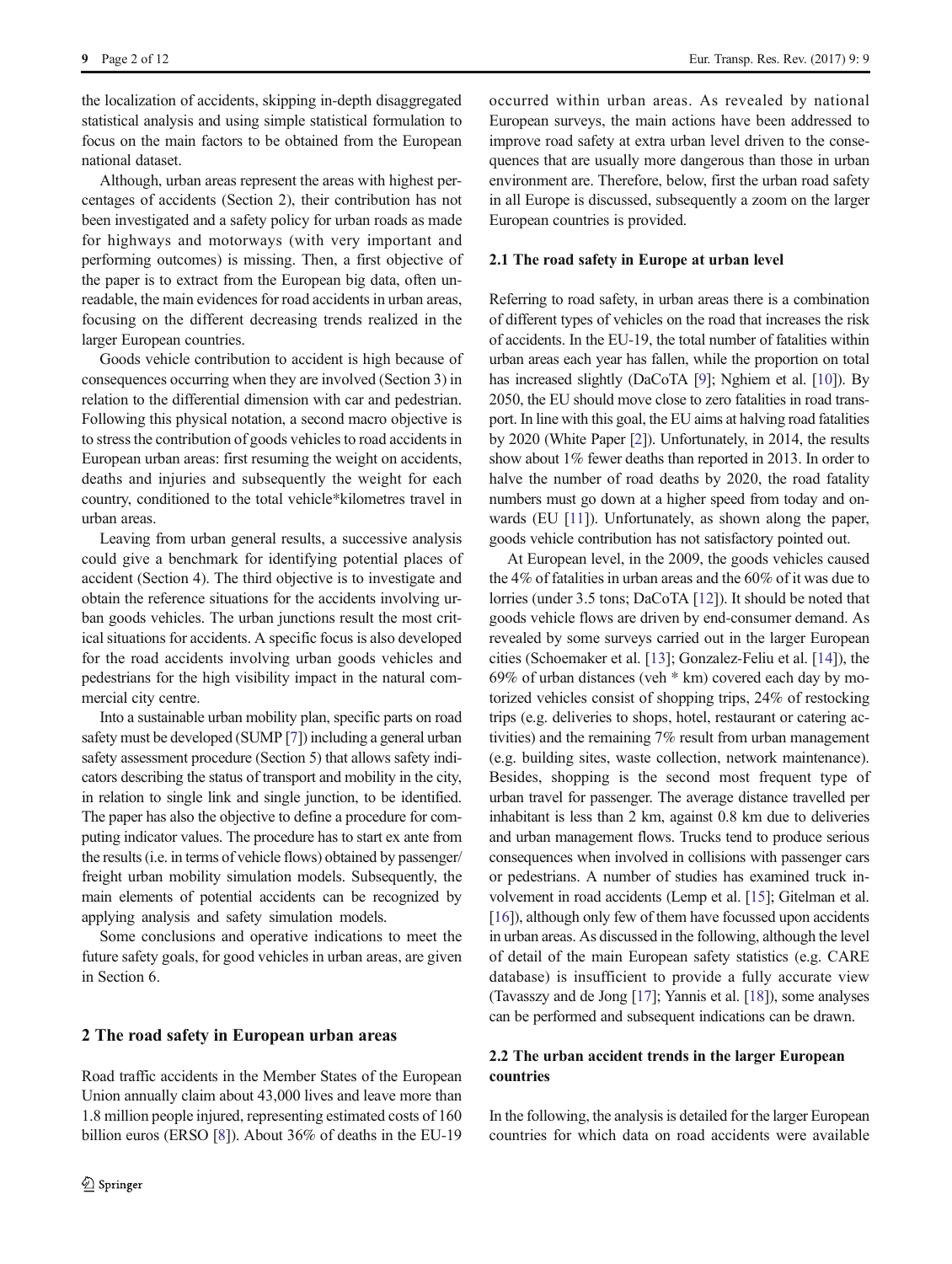according to CARE database (i.e. European centralised database on road accidents, which result in death or injury across the EU): France, Germany, Italy, Spain and United Kingdom. The available data cover the time between the 1995 and 2010. Although, CARE database could present some limits due to the different standards used in the past for collecting road accident data, it remains the main available and complete dataset for these types of analyses. For each country, the data are stored according to some key-criteria: area type (i.e. urban and nonurban), junction (i.e. junction, non-junction, no-defined), motorway (i.e. motorway, no-motor way, no-defined), transport mode (i.e. agricultural tractor, bus or coach, car and taxi, heavy and light goods vehicle, moped, motor cycle, pedal cycle, pedestrian, other), vehicle age, number of pedestrians, number of persons, number of vehicles, accidents, killed at 30 days and injured people.

As confirmed by the literature (WHO [[19](#page-10-0)]; White Paper [\[2](#page-10-0)]), some major countries in Europe have managed to reduce their number of road accidents in the last years, but for some of them (e.g. France and Spain) the downward trends in road traffic accidents have started to flatten, suggesting that extra steps are needed to reduce these rates further. Using regression methods for analysing road safety, Table [1](#page-3-0) reports the trend factors of the *total yearly national road accidents*  $(N_{na})$  in the five countries. The value of adjusted R-square good-of-fit statistic ( $R<sup>2</sup><sub>adjusted</sub>$ ) was computed as (Washington et al., [\[20\]](#page-10-0)):

$$
R_{\text{adjusted}}^2 = 1 - \frac{SSE/n - p}{SST/n - 1} = 1 - \frac{n-1}{n-p} \cdot \frac{SSE}{SST},
$$

where

- SSE is the sum of square errors;
- SST is the total sum of squares;
- $n$  and  $p$  are the number of available observations and the number of parameters used to estimate the fitted regression line.

From data, it emerges the high average slope of Germany, Italy, United Kingdom and France with respect to Spain, for which the average modelled slope of number of deaths is positive. Specific variables defined by the ratio between the number of accidents and the population, or the total national vehicular pax\*km can be also developed to point out this phenomenon.

In particular, although the number of accidents has fallen, those within urban areas are more than 60% for the larger European countries and it is remained quite constant along the last decades (yearly percentage of urban road accidents -  $P_{\text{nu}}$ ; Table [2](#page-3-0)). For example, the last Italian official statistics confirm that, in 2012, the percentage of urban accidents is quite constant and equal to 75% (Istat [\[21](#page-10-0)]) and shows that local administrators have to point out the problems and to promote different and further actions in order to improve the sustainability and liveability of cities. In addition, according to the results summarised in Tables [1](#page-3-0) and [2,](#page-3-0) there are countries (e.g. Germany) that are reducing the total number of road accidents but their urban percentages are increasing, and countries (e.g. Italy) that have high and/or increasing percentages of urban accidents.

Focusing on the percentage of killed (at 30 days) and injured people in urban areas, the analysis shows that the *yearly* percentage of deaths (i.e. ratio between number of deaths occurred inside urban area and total number of deaths at national level -  $P_{nud}$ ) is quite constant along the decades (i.e. low values of estimated slope) and varies from 19% of Spain to 43% of Italy (Table [2\)](#page-3-0). On the other hand, the yearly percentage of injuries (i.e. ratio between number of injuries occurred inside urban area and total number of injuries at national level -  $P_{\text{nu}}$  is higher than 60% with positive trends and only for Spain it has negative slope (even if very limited) and is less than 50% (Table [2\)](#page-3-0). More in-depth, these results show that, for all investigated European countries, the percentages of urban road accidents, deaths and injuries represent significant portions of national values and more attention should be paid if the safety goals have to be reached by 2050. Then, the existing EU safety problems have to be also stressed analysing the different flows components, for example as detailed below for the goods vehicles.

# 3 The contribution of goods vehicles to road accidents in European urban areas

### 3.1 The absolute national weight

According to the limitations of the main European safety statistics (e.g. CARE database [\[22](#page-10-0)]), in the following, some analyses based on number of accidents, number of deaths and injuries are provided focusing on urban areas.

Zooming on data available after the 2000 in Italy, Germany and United Kingdom, the percentage of accidents involving goods vehicles in urban areas ( $P_{mag}$ ) is quite constant among the three countries and is higher in United Kingdom (6.7%; Table [3\)](#page-4-0). The *percentage of deaths* ( $P_{nudg}$ ) and *injuries* ( $P_{nudg}$ ) with respect to the number of accidents involving goods vehicles is lower in United Kingdom, while is averagely higher in Germany and Italy (Table [3\)](#page-4-0). The comparison of these results with previous ones, in the recent years, shows that the many actions proposed by National and European Governments have allowed the total number of fatalities in road accidents to be reduced, but percentages of fatalities due to goods vehicles remained quite constant. Therefore, specific actions need because the accidents of goods vehicles often have serious consequences on human life and goods damage.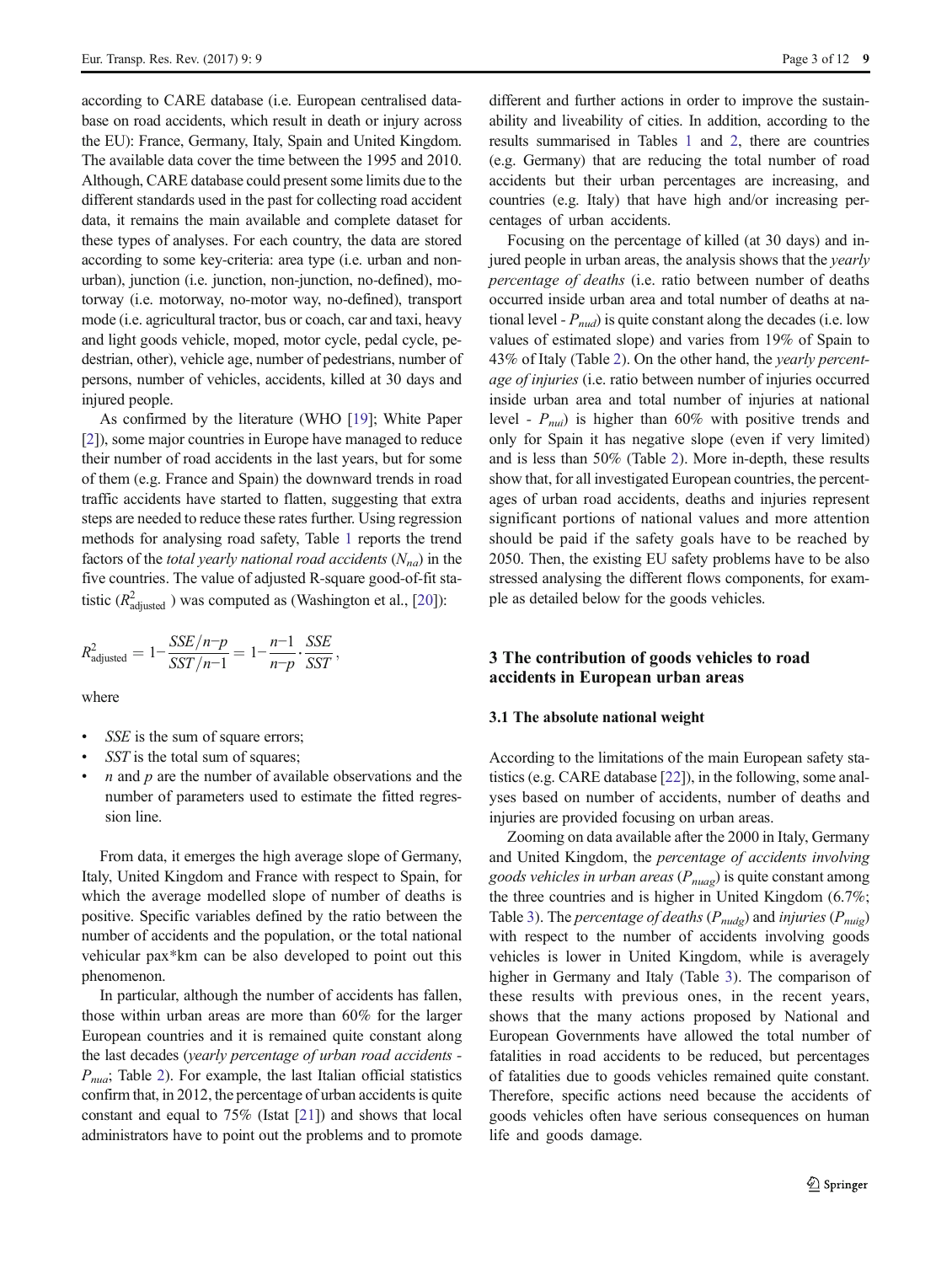|                | Population** | Accident                                   |                       |                         | Death                           |                              |                         | Injury                            |                           |                         |
|----------------|--------------|--------------------------------------------|-----------------------|-------------------------|---------------------------------|------------------------------|-------------------------|-----------------------------------|---------------------------|-------------------------|
|                |              | Number of Average<br>accidents<br>$N_{na}$ | modelled slope        | $R^2_{\text{adjusted}}$ | Number<br>of deaths<br>$N_{nd}$ | Average<br>modelled<br>slope | $R_{\text{adjusted}}^2$ | Number<br>of injuries<br>$N_{ni}$ | Average<br>modelled slope | $R^2_{\text{adjusted}}$ |
| Germany*       | 81,802,257   | 611,451                                    | $-15,163(-13.4)$ 0.95 |                         | 8283                            | $-156 (-17.9) 0.97$          |                         | 440,234                           | $-12,129(-14.9)$          | 0.96                    |
| France         | 64,658,856   | 178,594                                    | $-8390(-15.0)$ 0.94   |                         | 4727                            | $-153(-7.2)$                 | 0.79                    | 132,397                           | $-7046 (-15.8)$           | 0.95                    |
| Italy*         | 59,190,143   | 417,891                                    | $-10,292(-17.4)$ 0.97 |                         | 4305                            | $-32 (-2.5)$                 | 0.74                    | 338,713                           | $-8583(-13.4)$            | 0.96                    |
| United Kingdom | 62,510,197   | 317,984                                    | $-9171(-11.7)$ 0.91   |                         | 2552                            | $-52 (-6.7)$                 | 0.76                    | 291,749                           | $-8313(-9.8)$             | 0.87                    |
| Spain          | 46,486,619   | 163,174                                    | $-189(-0.3)$          | 0.68                    | 6057                            | 102(5.2)                     | 0.75                    | 137,252                           | $-101 (-0.2)$             | 0.65                    |

<span id="page-3-0"></span>Table 1 Factors of the total yearly national road accidents (from 1995 to 2010)

(−) t-st value; \* after 2000; \*\* at 2010

Zooming the trends of yearly number of deaths  $(N_{nude})$  and *injuries* ( $N_{\text{nuig}}$ ) in road accidents within urban areas involving goods vehicles, in the last three years (i.e. 2007–2010), it emerges that: in Italy, the average slope of yearly number of deaths is 2.8, in Germany it is quite constant, while in United Kingdom it is negative and equal to 1.6. It shows that, in particular in Italy, further actions should be implemented in order to meet the 2050 goal of safety. Besides, the lines representing Italy and United Kingdom have an higher slope (the sixth column of Table [4;](#page-4-0) death - average modelled slope), while Germany's line is quite flat as justified that, with respect to Italy, the number of deaths in 2000 are half of Italy. Besides, although in the first investigated period (2000–2003) the number of injuries in the three countries is quite similar, the United Kingdom's trend has a slope about twice of Italy and Germany (Table [4](#page-4-0)).

### 3.2 The relative national weight

In order to compare and rank different traffic safety problems, the key information is the exposure. According to OECD [[23\]](#page-10-0), the exposure can be described in different ways, for example, involved units, distance travelled, time spent in traffic, number of trips or traffic situations related to different accident types (i.e. vehicle mileage, user mileage). These variables are not usually collected for safety purposes but for road and transport (economic) planning assessments. Referring to urban freight transport and, in particular, to the contribution of goods vehicle, the presented analysis was performed in order to investigate the relation between road accidents (in terms of number of accidents, deaths and injuries) and the dimension of goods vehicle flows measured in terms of yearly tons moved and yearly vehicle\*kilometres  $(K_{nug})$ . Then, the number of accidents (including deaths and injuries occurred) per thousands of tons and (million) vehicle\*kilometres performed by goods vehicles were estimated. The single accident rate was calculated for each years and each country for the years 2002–2010.

The Fig. [1](#page-5-0) reports the national rate of yearly urban accidents  $(NK_{nuag} = N_{nuag} / K_{nug})$  involving goods vehicles occurred per million of vehicle\*kilometres performed by goods vehicles in urban areas. The different trends of Italy and United Kingdom with respect to Germany can be pointed out. Although Germany had the higher values of road accidents  $(N_{nuag})$ involving goods vehicles in urban area, Germany reduced, in the investigated period, the number of accidents  $(NK_{mag})$ and the yearly vehicle-kilometres of about 15%. Besides, the United Kingdom, with the lower number of accidents  $(N_{\text{nuao}})$ in 2002, presents a high negative yearly slope until 2007 determined by a reduction of  $N_{\text{nugg}}$  (about 27%) with a growth of  $K_{nug}$  (about 22%). In the following year (i.e. from

Table 2 Factors of yearly national percentages of urban road accidents, deaths and injuries (from 1995 to 2010)

|                | Accident                                  |                              |                         | Death                                     |                              |                         | Injury                                     |                              |                         |
|----------------|-------------------------------------------|------------------------------|-------------------------|-------------------------------------------|------------------------------|-------------------------|--------------------------------------------|------------------------------|-------------------------|
|                | Average yearly<br>percentage<br>$P_{nua}$ | Average<br>modelled<br>slope | $R^2_{\text{adjusted}}$ | Average yearly<br>percentage<br>$P_{nud}$ | Average<br>modelled<br>slope | $R^2_{\text{adjusted}}$ | Average yearly<br>percentages<br>$P_{nui}$ | Average<br>modelled<br>slope | $R^2_{\text{adjusted}}$ |
| Germany        | 69%                                       | $0.5\%$ (8.8)                | 0.90                    | 30%                                       | $0.5\%$ (6.8)                | 0.84                    | 63%                                        | $0.6\%$ (9.2)                | 0.90                    |
| France         | 70%                                       | $0.1\%$ (2.4)                | 0.89                    | 29%                                       | $-0.2\%(-1.9)$               | 0.79                    | 64%                                        | $0.8\%$ (3.7)                | 0.88                    |
| Italy          | 78%                                       | $0.2\%$ (3.6)                | 0.78                    | 43%                                       | $0.3\%$ (2.1)                | 0.84                    | 72%                                        | $0.2\%$ (2.8)                | 0.95                    |
| United Kingdom | 75%                                       | $0.0\%(-0.5)$                | 0.71                    | 40%                                       | $0.0\%(-0.6)$                | 0.72                    | 69%                                        | $0.0\%$ (1.9)                | 0.76                    |
| Spain          | 58%                                       | $-0.2\%(-3.1)$               | 0.84                    | 19%                                       | $0.1\%$ (1.1)                | 0.75                    | 49%                                        | $-0.1\%(-1.1)$               | 0.75                    |

(−) t-st value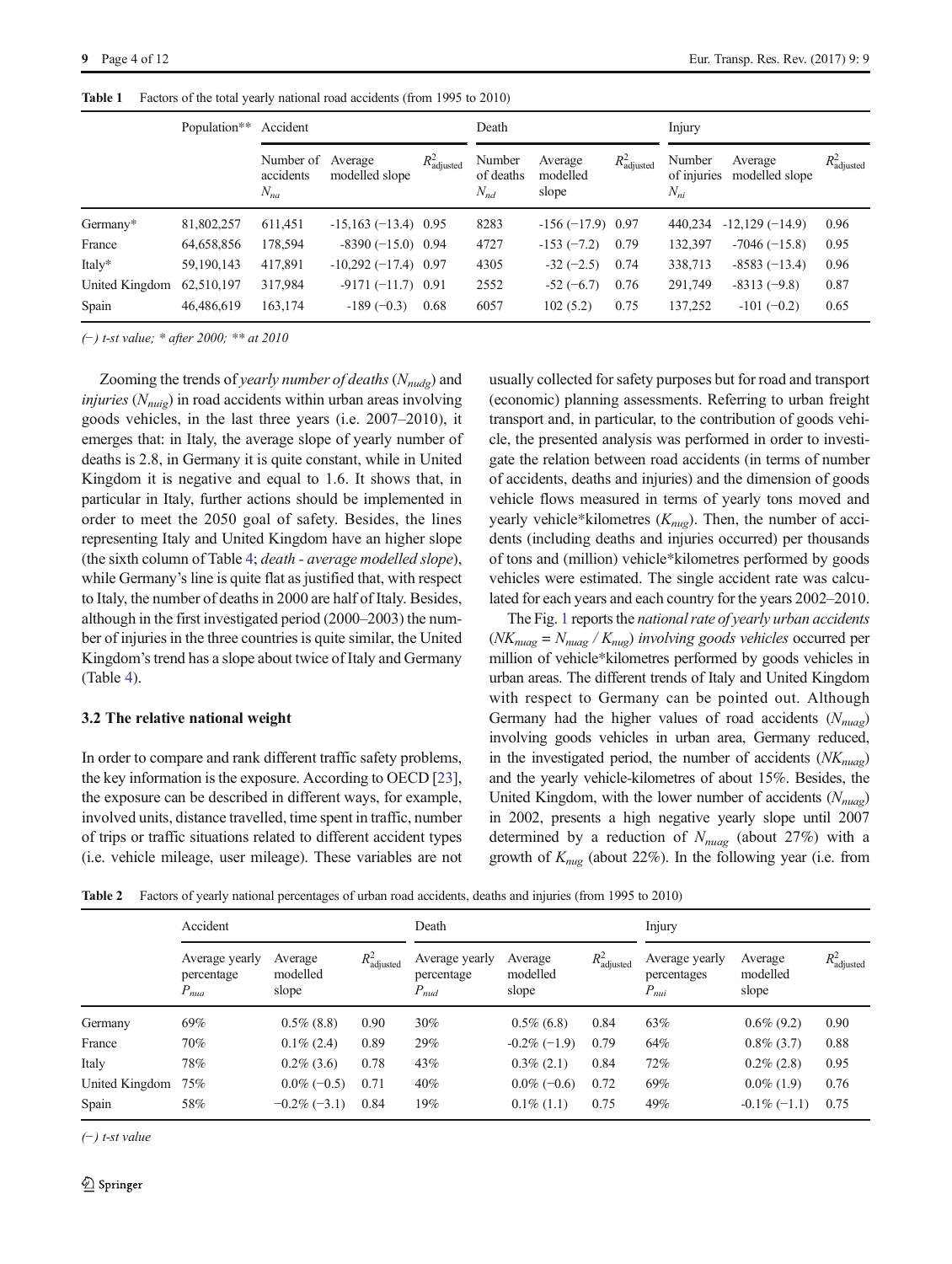|                     | Accident                                  |                              |                         | Death                                      |                              |                         | Injury                                       |                              |                         |
|---------------------|-------------------------------------------|------------------------------|-------------------------|--------------------------------------------|------------------------------|-------------------------|----------------------------------------------|------------------------------|-------------------------|
|                     | Average yearly<br>percentage<br>$P_{mag}$ | Average<br>modelled<br>slope | $R^2_{\text{adjusted}}$ | Average yearly<br>percentage<br>$P_{nudg}$ | Average<br>modelled<br>slope | $R^2_{\text{adjusted}}$ | Average yearly<br>percentage $P_{n \mu i g}$ | Average<br>modelled<br>slope | $R^2_{\text{adjusted}}$ |
| Germany             | 5.0%                                      | $-0.02\%(-1.5)$ 0.79         |                         | $1.6\%$                                    | $0.04\%$ (1.9)               | 0.84                    | 20.4%                                        | $-0.01\%(-1.3)$ 0.82         |                         |
| Italy               | 5.0%                                      | $-0.02\%(-1.4)$ 0.78         |                         | 1.7%                                       | $0.01\%$ (2.5)               | 0.91                    | 26.4%                                        | $0.17\%$ (1.6)               | 0.81                    |
| United Kingdom 6.7% |                                           | $-0.05\% (-2.7)$ 0.95        |                         | 1.1%                                       | $-0.07\%(-2.9)$ 0.94         |                         | 26.4%                                        | $-0.43\%(-8.0)$ 0.88         |                         |

<span id="page-4-0"></span>Table 3 Percentages of the accidents, deaths and injuries involving goods vehicles in urban areas (from 2000 to 2010)

(−) t-st value

2008 to 2010), there was a reduction of accidents, but an increasing of above index (i.e. about 15%). On the other hand, a total reduction of accidents  $(N_{muq})$  of more than 32% in 2010 compared to 2002 has been reached. Finally, even if Italy remains the country with the higher level of accidents, it has had the reduction slope  $(NK_{nua})$  similar to United Kingdom, but it remains quite negative for all investigate period. Similarly, it happens for deaths with the only difference that both Germany and United Kingdom start from a low value of deaths and their trends are quite constant. The Italian decrease rate (2010 vs 2002) is about equal to 80%. This result has been obtained thanks to a reduction of number of deaths (i.e. 30%) and an increasing of vehiclekilometres of about 26%. It demonstrates that Italy is implementing useful actions (e.g. point driving licences, tutor system for revealing the average speed), but other efforts should be done.

# 4 The reference scenarios for the accidents involving urban goods vehicles in Europe

# 4.1 The urban junction as critical situation

The subsequent reported analysis refers to the location of accidents. More than 60% involving goods vehicles happens at urban junctions and as argued by Luona and Sivak [[24\]](#page-10-0) measures addressed to improve safety in these places can have environmental benefits, contributing hence to improve urban sustainability. The number of deaths  $(N_{nudg}$  j at these points is averagely comprised between 23% (in Germany) and 46% (in United Kingdom) that seems to be quite constant along the years and for all the three considered countries, while the percentages of injuries ( $P_{nudg} = N_{nudg} / N_{nudg}$ ) are averagely higher than 50% (Table [5\)](#page-5-0).

Then, the analysis on junctions was detailed in order to estimate the average slope of percentage lines. The results show that the average slope of line for accidents occurred at junctions is positive for Italy, while it is negative for the Germany and United Kingdom. The same happens for injuries: the Italian average slope is positive contrarily to what it has been estimated for Germany and United Kingdom. The average number of deaths is going down for all three investigated countries (Table [5\)](#page-5-0).

The analyses were hence performed excluding the accidents on urban motorways. The percentages of accidents involving goods vehicles in urban areas ( $P_{nuag}$ ) from 2000 to 2010 are averagely the 68% in the United Kingdom, 59% in Germany and 52% in Italy. The average percentage of deaths  $(P_{nudg})$  are respectively 46%, 23% and 34%. Furthermore, in the United Kingdom, these percentages are quite constant along the investigated period for accidents and injuries ( $P_{nuig}$  j, average slope for both equal to −0.1%), while high variation was revealed for deaths (min =  $17\%$  and max =  $67\%$ ;

|  | Table 4 National trend factors of number of accidents, deaths and injuries in urban accidents involving goods vehicles (from 2000 to 2010) |  |  |  |  |  |
|--|--------------------------------------------------------------------------------------------------------------------------------------------|--|--|--|--|--|
|--|--------------------------------------------------------------------------------------------------------------------------------------------|--|--|--|--|--|

|                | Accident                                                                  |                           |                         | Death                                                                                   |                              |                         | Injury                                                                  |                           |                         |
|----------------|---------------------------------------------------------------------------|---------------------------|-------------------------|-----------------------------------------------------------------------------------------|------------------------------|-------------------------|-------------------------------------------------------------------------|---------------------------|-------------------------|
|                | Average yearly<br>number<br>$N_{nuag} = N_{na}$ *<br>$P_{mua} * P_{muaq}$ | Average<br>modelled slope | $R^2_{\text{adjusted}}$ | Average yearly<br>number<br>$N_{nudg} = N_{nd}$ *<br>$P_{\text{mud}} * P_{\text{nudg}}$ | Average<br>modelled<br>slope | $R^2_{\text{adjusted}}$ | Average yearly<br>number<br>$N_{muq} = N_{nai}$ *<br>$P_{mi} * P_{miq}$ | Average<br>modelled slope | $R^2_{\text{adjusted}}$ |
| Germany        | 21,252                                                                    | $-470.54(-7.1)$           | 0.85                    | 23.4                                                                                    | $-0.58(-1.4)$ 0.87           |                         | 4342                                                                    | $-94.67(-4.8)$            | 0.88                    |
| Italy*         | 16,650                                                                    | $-448.59(-10.3)$ 0.93     |                         | 41.8                                                                                    | $-2.82(-2.5)$ 0.91           |                         | 4403                                                                    | $-100.03(-5.6)$           | 0.84                    |
| United Kingdom | 15,017                                                                    | $-727.20(-17.2)$ 0.97     |                         | 14.5                                                                                    | $-1.57(-5.1)$ 0.94           |                         | 3970                                                                    | $-254.33(-16.0)$ 0.97     |                         |

(−) t-st value; after 2001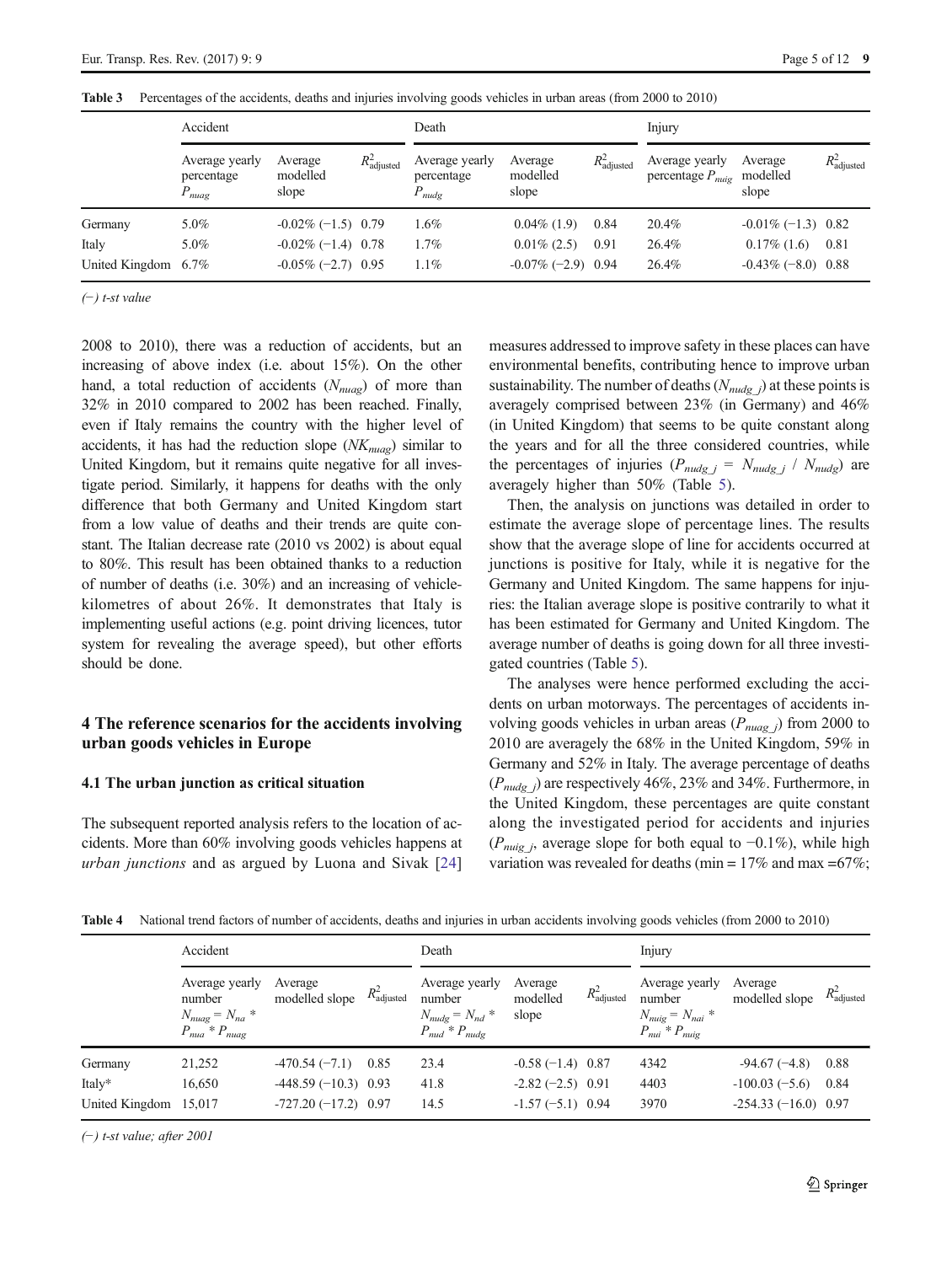<span id="page-5-0"></span>Fig. 1 National rate of yearly urban accidents involving goods vehicles per  $10^6$  veh\*km  $(NK_{nuae})$ 



average slope equal to −0.9%). Germany presents the higher yearly average reductions: 0.3% (accidents), 0.9% (deaths) and 0.5% (injuries). The Italian situation is quite different: the yearly average percentages of accidents and injuries increase respectively of 0.1% and 0.3%, while the deaths reduce of 0.6%. Such analysis showed that only for the United Kingdom different modelled slopes have been revealed considering the presence of urban freeway in the analysis data: higher value for deaths (from −0.6% to −0.9%) and lower value for injuries (from  $-0.1\%$  to 0.0%).

All the above estimated slopes are quite low with respect to the yearly average values. In fact, according to the estimated trends many years need before to have a reasonable reduction of accidents, deaths and injuries.

Table 5 National trends of ratio between road fatalities at urban junctions and total urban road fatalities (involving goods vehicles in urban areas;  $P_{nuag_j}$ ;  $P_{nuag_j}$ ;  $P_{nuig_j}$ )

|                                   | Average | Average modelled slope | $R^2_{\rm adjusted}$ |
|-----------------------------------|---------|------------------------|----------------------|
| Germany                           |         |                        |                      |
| - accidents $(P_{m u q} u)$       | 59%     | $-0.3\%$ (-4.7)        | 0.91                 |
| - deaths $(P_{m \, ig\_uj})$      | 23%     | $-0.9\%(-1.2)$         | 0.84                 |
| - injuries $(P_{m \alpha} u)$     | 55%     | $-0.5\%$ (-5.7)        | 0.88                 |
| Italy                             |         |                        |                      |
| - accidents $(P_{nuag} \)$        | 52%     | $0.1\%$ (0.7)          | 0.64                 |
| - deaths $(P_{nuig})$             | 34%     | $-0.6\%$ (-0.6)        | 0.63                 |
| - injuries $(P_{m \nu q} \rangle$ | 51%     | $0.3\%$ (1.6)          | 0.72                 |
| United Kingdom                    |         |                        |                      |
| - accidents $(P_{nuag} \)$        | 68%     | $-0.1\%(-1.8)$         | 0.88                 |
| - deaths $(P_{nuq} \)$            | 46%     | $-0.6\%$ (-0.5)        | 0.73                 |
| - injuries $(P_{miq}$ i)          | 66%     | $-0.1\%$ (-0.8)        | 0.71                 |

(−) t-st value

# 4.2 The road accidents involving urban goods vehicles and pedestrians

The below analysis was developed in order to estimate the involvement of pedestrians, to point out if further actions should be planned for improving capacity to take users away from goods vehicles. In fact, people in the urban area would like to make on foot, and then to adapt the road system to create a network of safe and attractive routes for them (Basile et al. [[25\]](#page-10-0); Dommes et al. [[26](#page-10-0)]; Saidul Islam et al. [\[27](#page-10-0)]).

According to COM [\[28](#page-10-0)], about 11,000 people die in road traffic in EU urban areas every year. The majority of fatal or serious road traffic accidents involving vulnerable road users take place inside urban areas. Around two thirds of pedestrian fatalities take place in urban areas and 50% of those died in accidents in urban areas are pedestrians or cyclists. During the last decade, the number of pedestrian deaths decreased by only 39% compared to 49% for car driver ones. Therefore, based on this statement, additional effort needs to enhance urban road safety and protects, in particular, the vulnerable users from death and serious injury (Safenet [[29](#page-10-0)]). Then, below, some details on the three investigated countries are reported and the contribution of goods vehicles is pointed out, being very dangerous the outcomes when pedestrians and goods vehicles are involved in accidents.

The obtained results show that the three investigated countries have different trends. United Kingdom has a decreasing trend for number of accidents involving pedestrians and goods vehicles, number of involved pedestrians and percentages of accidents involving goods vehicles and pedestrians. In Italy, although the low significance of modelled slope (probably due to possible seasonal or irregular movements of time series that the few available data do not allowed to investigate more indepth), all these statistics remained quite constant along the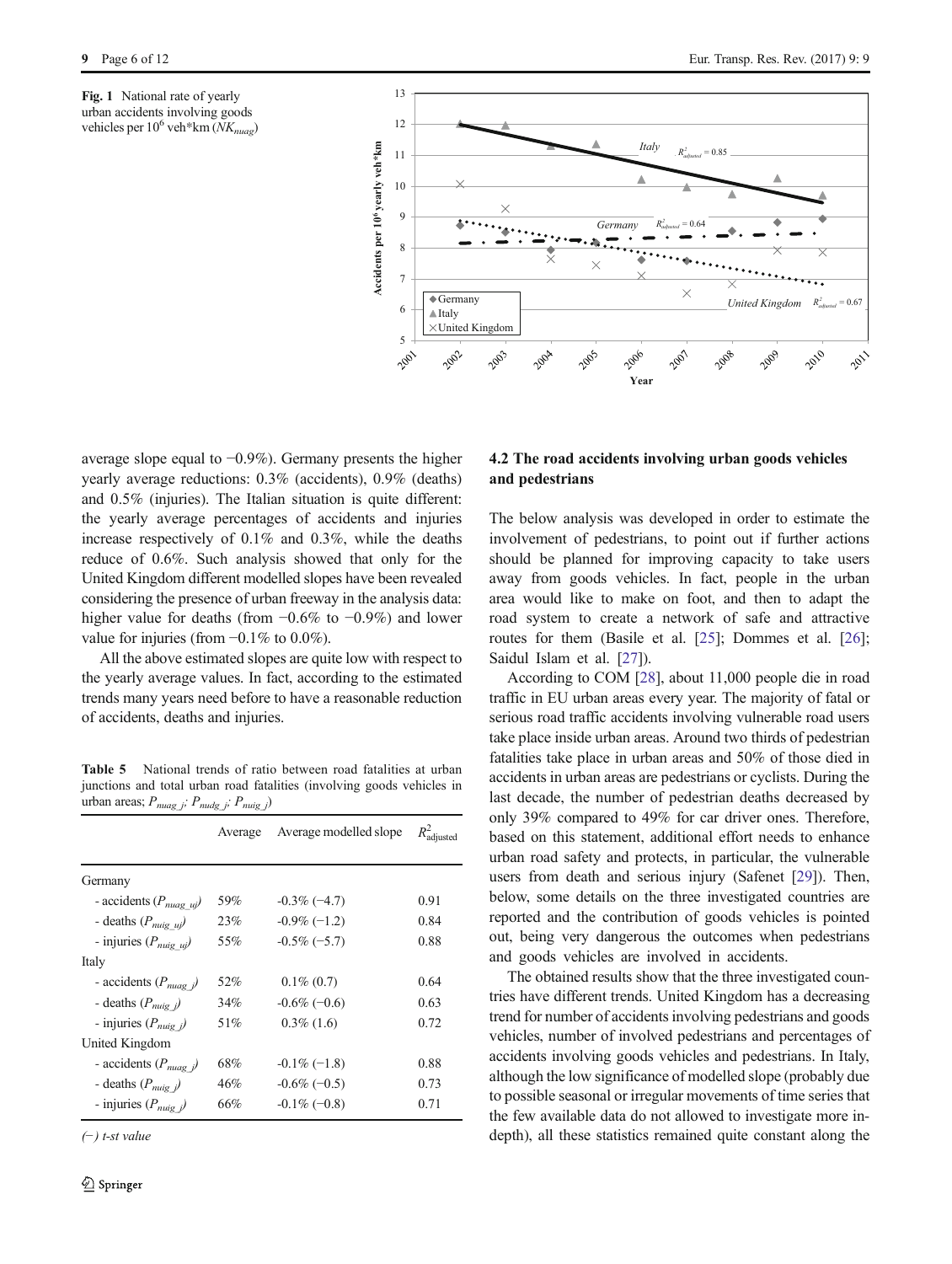investigated years, while the United Kingdom has the yearly slope higher than Germany and Italy. Besides, the United Kingdom presents the higher percentage of accidents involving pedestrians, and unfortunately, these percentages have increasing trends for all countries (Table 6). In addition, although other trends are negative, the low values of yearly slope have to be point out, showing that much has to do in order to preserve vulnerable users.

Detailing the above analyses at junctions, it emerges that: the low level refers to Italy and the higher one occurs in United Kingdom (Fig. [2](#page-7-0)). All investigated countries present rising trends, and this shows the centrality of the problem and more analyses should be carried out in order to implement specific and more performing actions.

According to the high level of attention to road safety, it is hence important to identify how the urban transportation network can most appropriately perform the functions required by the area. Therefore, each road and subsequently each junction in the network need to be examined in terms of their current functions and their observed performances. Much of the focus in traffic engineering is on junctions where congestion occurs, where the number of potential conflicts increases with the possible range of vehicle movements, and hence where vehicle to vehicle road crashes concentrate. Besides, pedestrians are channelled to cross roads at junctions. Following Cantillo et al. [\[30](#page-11-0)], Elvik [\[31](#page-11-0)] and Agarwal [[32\]](#page-11-0), some variables could be hence investigated in order to evaluate the performances of junctions according to the various characteristics of the road layout and traffic control at the pedestrian crossings. This includes the number of directions from which vehicles may approach a pedestrian crossing (arms: an indicator of the number of traffic movements that a pedestrian or cyclist must attend to when crossing the road),

the number of lanes, the presence of a refuge, the presence of traffic signal control, speed limit and the 85th percentile speed of approaching motor vehicles. Then, a single joint safety index can be obtained combining different junction characteristics related to traffic, design, visibility and accessibility (macro-characteristics, MC). For example, a joint index could be defined as follows:

$$
JI = \sum_{m} w_m \cdot \sum_{j} \left( w_{m,j} \cdot C_j \right)
$$

where

- $w_{m,i}$  is the weight of characteristic  $C_i$  (e.g. pedestrian-vehicle conflict points) associated to general macro-characteristics MC (e.g. design);
- $\bullet$  w<sub>m</sub> is the weight of general macro-characteristics MC contributing to the general safety goal.

An application of such an index is provided by Basile et al. [\[25](#page-10-0)], which index was used for evaluating and ranking more than 200 junctions in 17 European cities.

# 5 Methods to safety assessment of road accidents for planning

Continuous monitoring and effective understanding are required to afford public decision makers the ability to successfully design and implement transport policies while responding adequately to new challenges (Gudmundsson et al. [\[33](#page-11-0)]; Ben-Akiva et al. [\[34](#page-11-0)]), especially in the freight transport field.

Table 6 Trends of total national road accidents involving urban goods vehicles in the larger European countries (from 2000 to 2010)

|                                                   | Yearly average | Average modelled slope | $R^2_{\text{adjusted}}$ |
|---------------------------------------------------|----------------|------------------------|-------------------------|
|                                                   |                |                        |                         |
| Germany                                           |                |                        |                         |
| Number of accidents with pedestrians involved     | 1918           | $-14.4(-2.1)$          | 0.77                    |
| Number of pedestrians involved                    | 2004           | $-16.25(-2.2)$         | 0.76                    |
| Percentage of accidents with pedestrians involved | $9.2\%$        | $0.14\%$ (5.0)         | 0.84                    |
| Italy*                                            |                |                        |                         |
| Number of pedestrians involved                    | 1171           | $-2.5(-0.5)$           | 0.61                    |
| Number of accidents with pedestrians involved     | 1030           | $-2.2(-0.5)$           | 0.22                    |
| Percentage of accidents with pedestrians involved | $6.7\%$        | $0.17\%$ (4.4)         | 0.81                    |
| United Kingdom                                    |                |                        |                         |
| Number of pedestrians involved                    | 1341           | $-60.6(-14.6)$         | 0.96                    |
| Number of accidents with pedestrians involved     | 1262           | $-57.0(-14.2)$         | 0.96                    |
| Percentage of accidents with pedestrians involved | 12.2%          | $0.08\%$ (2.02)        | 0.81                    |

(−) t-st value;  $* =$  after 2001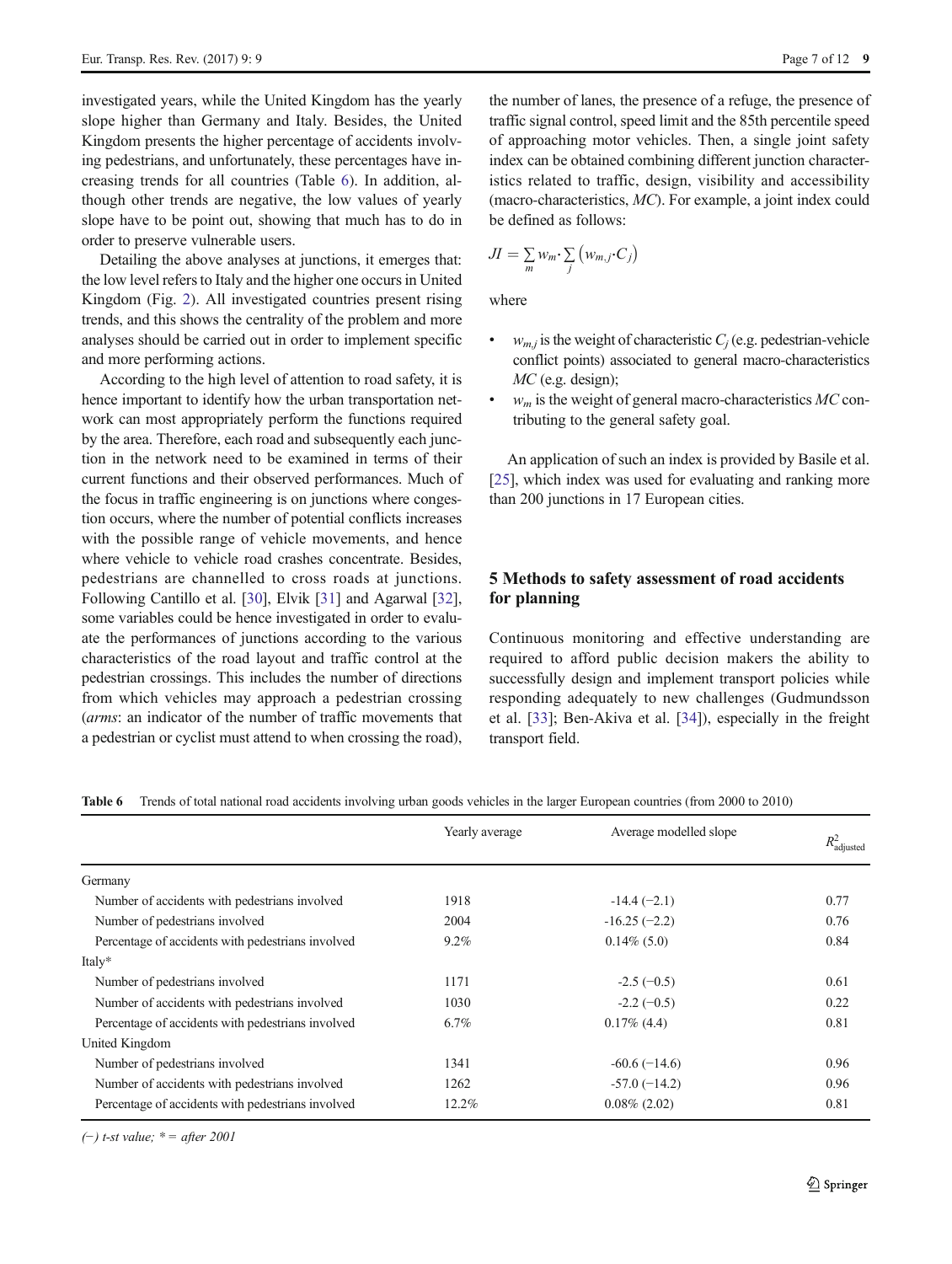<span id="page-7-0"></span>Fig. 2 Trends of total national road accidents involving goods vehicles and pedestrians at urban iunctions



The European Commission has promoted the concept of sustainable urban mobility and has supported guidelines for developing Sustainable Urban Mobility Plans (SUMP [[7](#page-10-0)]). To meet the EU goal, the analysis of the mobility situation and the development of future scenarios to be implement has to be supported ex ante in a quantitative and qualitative way as summarised below.

According to main data evidenced in the previous sections, urban areas and, in particular, urban goods vehicles have to be point out if the zero-accident EU goal must be pursued. In this context, the study of road accidents requires specific data analysis to obtain the risk factors and the safety performances. Several actors and choice dimensions are involved in this process. Therefore, it is important to have methods and models able to assess the effectiveness of the actions to be implemented. The current models were mainly developed to simulate some aspects of urban freight mobility (Comi et al. [\[35](#page-11-0)]), the integration with road safety model according to goods vehicles is quite neglected (Tsai and Su [[36](#page-11-0)]). They are mainly not integrated in a general framework able to forecast many impacts of implementing traffic, transportation and safety measures at an urban scale.

Then, in planning phase, a general assessment framework that integrates mobility simulation and safety simulation models needs to be used (Fig. [3](#page-8-0)). The former one allows assessing ex ante road network performances (particularly flow in the junctions, and crossing flows of good vehicles, cars and pedestrians), while the latter provides the identification of potential black-spots (urban places where the frequency of accidents is higher than other). Merging the two results, the study of specific infrastructural points (such as a road, junction, or parking area) where accidents occur can be carried out.

The results ex ante obtained can address iteratively the changes in plan proposal in order to identify better the solutions for reaching the safety goal.

### 5.1 Mobility simulation models

Simulation models play a key-role to evaluate the performance of road network in terms of specific indications for each class of sustainability. A large literature exists on passenger mobility but fewer studies have been done on goods vehicles mobility, and, in particular, on analyses that link passenger and goods mobility. The literature review (de Jong et al. [\[37\]](#page-11-0); Russo [\[38](#page-11-0)]; Holguin-Veras et al. [\[39\]](#page-11-0); Comi et al. [\[35](#page-11-0)]) shows that, in the past, many of the models, used for simulating urban mobility, do not explicitly consider urban freight mobility and many of them were only theoretical. In particular, the urban freight models have been mainly developed, by researchers, to simulate some aspects of the restocking process and do not start from the end consumer (freight is mainly moved in urban area for satisfying the end consumers' requests).

Few recent studies have analysed shopping mobility as a component determinant for goods mobility and considered that changes in shopping attitudes or actions impacting on purchasing behaviour of end consumers (e.g. location of shopping zone, transport mode used for shopping) can also affect restocking mobility (e.g. vehicle used for shop restocking, delivery frequency and shipment size). Hence, it is difficult to consider the link between the old urban models (developed mainly for logistic trips) and end-consumer models (which are those developed for passenger mobility), and to analyse the complexity of urban transport systems with all the components that make up urban mobility.

According to the earlier analysis, the junctions and the involvement of pedestrians have to be pointed out. Then, the outcome to reduce the interferences among the different components of urban mobility (i.e. passenger and goods movements), able to limit the cause of accidents, requires that the measures to be implemented have to be assessed by models (Tavasszy and De Jong [[40\]](#page-11-0); Ben-Akiva et al. [\[41](#page-11-0)]). On the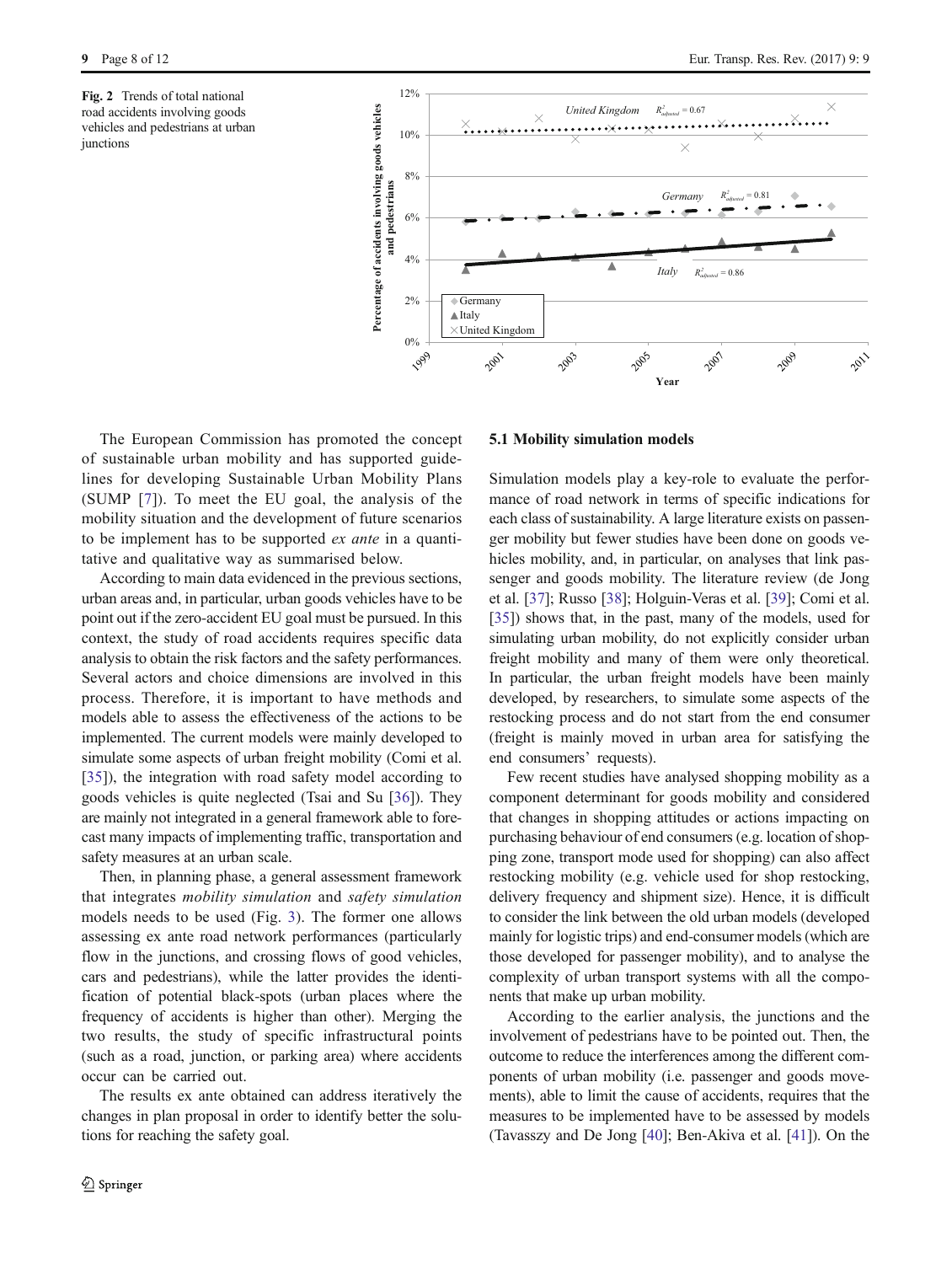<span id="page-8-0"></span>Fig. 3 Framework of the assessment procedure



other hand, in the global urban planning other single urban attractive points have to be studied, such as schools, public offices and so on, to fully reduce the interferences.

The road network should achieve the overall objectives of safety whilst not inhibiting the movement of vehicles and people to any significant extent. Each link (e.g. road) and subsequently each point (e.g. junction) in the network need to be examined in terms of its current function and its observed performance for that role. In this context, the models allow goods vehicle flows on each link (e.g. at each junction branch) to be estimated and accidents, that may result from a combination of factors including conflicting turning movements, speed differentials between motor vehicles and other traffic entities, pedestrians' need to cross roads, to be investigated.

Besides, the above models represent tools that allow to obtain the data required for the disaggregate accident analysis useful for pursuing the safety goals. According to the high level of attention to road safety, there is a range of measures that may be implemented to reduce the number of goods vehicles involved in road accidents and/or their impacts (Elvik et al. [\[42](#page-11-0)]). It is hence important to identify how the urban network can most appropriately perform the functions required by the area.

Finally, the model results provide data for improving capacity to take passenger vehicles away from goods vehicles (because they provide paths used by goods vehicles and pedestrians), to calculate quantitative indicators, and to ordinate the road infrastructures in a list to be used by public decision makers as a quantitative and ordinate sequence of intervention priority. For example, the corresponding provision for walking should begin from identifying the pattern of journeys that people in the area would like to make on

foot, and then the road system should be adapted to create a network of safe and attractive routes for them.

### 5.2 Safety simulation models

Traditionally, the safety models focus on data from accidents occurred. This study of road accidents requires specific data analysis in order to obtain the risk factors and the safety performances. Two different methodological analyses can be used (Delfino et al. [\[43](#page-11-0)]): aggregate or disaggregate. Although the disaggregate one could be more performing because of providing detailed indications on single accident scenario, the lack of detailed data, especially when goods vehicles are involved, makes difficult their use and addressed research to investigate more in-depth the aggregate one. Besides, when disaggregate analysis is performed, simulation models play a key-role to evaluate the performance of road network in terms of safety (i.e. number of accidents at nodes and on links) and to calibrate the scenarios from the accidents.

The aggregate analysis should be applied to the accidents that occur in an area where the frequency of accidents is higher than the other ones (i.e. black-spots). The aggregate analysis concerns a large area (such as an urban area or a central business district) and estimates the probability of an accident occurring in relation to a set of attributes that generally are macro. These data are often held by public organizations, can be updated through monitoring surveys, and are used to define and to characterize the phenomenon (e.g. type, temporal trend) as well as to locate the black-spots and to define strategies and measures (Vorko-Jovic et al. [\[44\]](#page-11-0)). Statistical techniques are commonly used for this type of analysis (Yannis et al. [\[45\]](#page-11-0)). For example, multiple linear regression, Poisson regression, and negative binomial regression models have been used to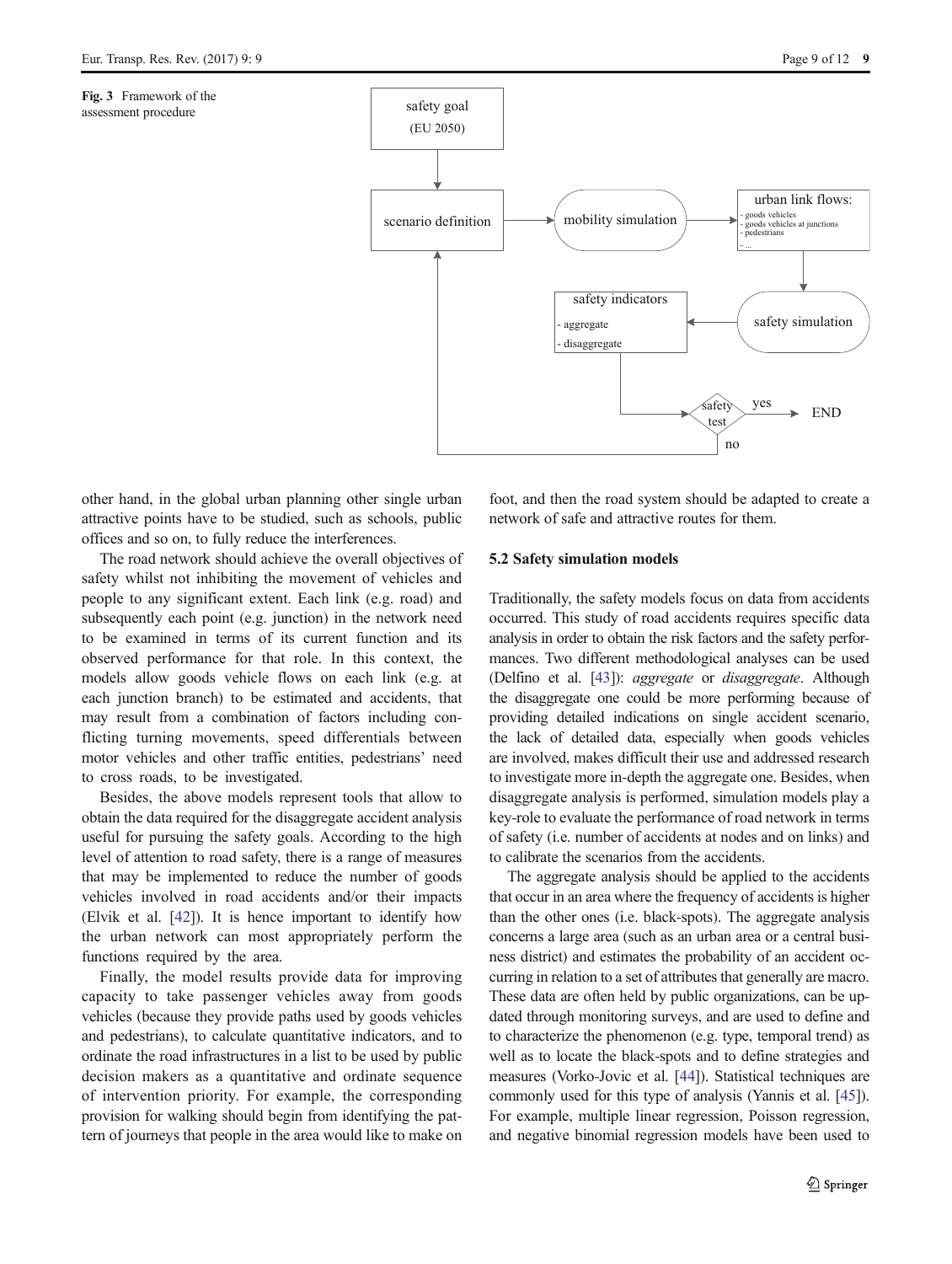identify the relationship among accidents and contributing factors (e.g. data on mobility or on involved users). Besides, due to the increasing potentiality supplied by GIS, some researchers used mapping tools to link road accident with land use factors (Archer [\[46\]](#page-11-0); Elvik et al. [\[42](#page-11-0)]).

The quantification (in terms of absolute value and frequency) and characterization of accidents are based on available data obtained from Institutional Agencies (e.g. Italian National Institute of Statistics, EuroStat). This type of analysis allows to estimate the number of accidents in an extended area or in relation to particular type of accidents. In the former, the infrastructural black-spots can be identified, while in the latter it is possible to estimate the weight of accident classes in relation to the total number of accidents.

The main outputs of this type of analysis consist in results expressed in terms of absolute or percentage values (PSSU [\[47\]](#page-11-0)). The absolute values give the dimension of phenomenon, in space and time. These percentages allow us to identify the relevant characteristics of accidents (e.g. number of deaths with respect to the total number of accidents), to verify the incidence of specific factors (e.g. type of involved vehicles). The analysis of these values also provides indications for the existence of black-spots and for comparing different areas (Van Raemdonck and Macharis [[48](#page-11-0)]).

The *disaggregate* analysis concerns an infrastructural element (such as a road, junction, or parking area) and defines common elements in the accidents in order to identify safety measures to avoid impacts in relation to a set of attributes that are generally referred to the single vehicle or element of external environment. Through the disaggregate analysis, the accident scenario can be generated, and different methods have been proposed. According to Delfino et al. [\[43](#page-11-0)], they can be classified in collision diagram, cinematic reconstruction and accident scenario.

The collision diagram (Litvin and Datta [\[49\]](#page-11-0)) is a schematic representation of accidents occurred in a specific place and time. Then, they are drawn with schematic conventional signs (segments, lines, circles). Each conventional sign represents a kind of accident or a kind of collision and each accident is defined with the drawing. All the data relative to the accidents are reported and classified in a table, in order to select the factors that have produced the accidents. This type of method synthetises the major information referring to accident, such as type and severity of accident, date and time, road conditions and so on.

The cinematic reconstruction (Della Valle and Tartaro [\[50\]](#page-11-0)) of the accident considering as input data the final position of the vehicle after the accident and all the other measured data at the site of the accident. This method allows the accident to be simulated and the effects of the various measures that can be implemented on the accident site to be verified.

Based on the statement that accidents could be aggregated in relation to deeper similitudes, some research linked the accidents within the accident scenario approach (Brenac et al. [[51\]](#page-11-0); Brenac and Megherby [[52](#page-11-0)]). Although the accident scenario approach was proposed some years ago in France, it is still in a research phase. Some developments concern the quantitative formalization of the methodology and its application outside France in order to test the transferability of results and increase the number of available scenarios (Vitetta and Marcianò [\[53\]](#page-11-0)).

### 6 Conclusions and operative indications

The paper, within the field of good vehicles mobility, proposed an analysis on accidents occurred in urban areas showing that much has to be done for meeting the zero-accident goal by 2050 in terms of actions and, indirectly, in terms of data collecting (useful for studying phenomenon). Some preliminary conclusions together with operative indications can be synthetized, referring to the paper objectives.

The lack of harmonization of terminology among countries, and even among sectors within them, limits comparability of national data. This problem becomes more relevant when the impact of different types of vehicles are investigated. In fact, few data allow us to explore the impact of goods vehicles in urban areas where more than 50% of worldwide population lives, up to 80% in Europe.

According to the actions that should be implemented to meet the zero-accident goal, the analysis showed that significant results have been obtained on extra-urban roads, but within the cities, the reduction trends are quite flatten, with some warnings. The study showed that differences exist among countries and among some factors (i.e. number of accidents, deaths and injuries). There are countries where the majority of accidents happen in urban area (e.g. the 78% in Italy) and countries where the percentages of urban accidents with respect to the extra-urban are growing (e.g.  $+0.5\%$  per year in Germany).

Considering urban goods vehicle accidents, important finding concerns of junctions and pedestrians. More than 50% of urban accidents happen at junctions with a significant involvement of pedestrians.

Urban policy-makers when designing urban measures have to deal with a large number of trucks and vans delivering goods in the urban area whilst preserving the economic viability of city businesses and ensuring social sustainability.

The above findings represent the base for developing successful city plans whose ex-ante assessment has to start from the results of freight and passenger simulation models, in terms of vehicle and pedestrian flows. In this respect, the models for city mobility simulation have been recalled showing that a maturity has been reached by literature in this field.

In conclusion, the importance to point out goods vehicles in analysing urban accidents has been detailed and the lines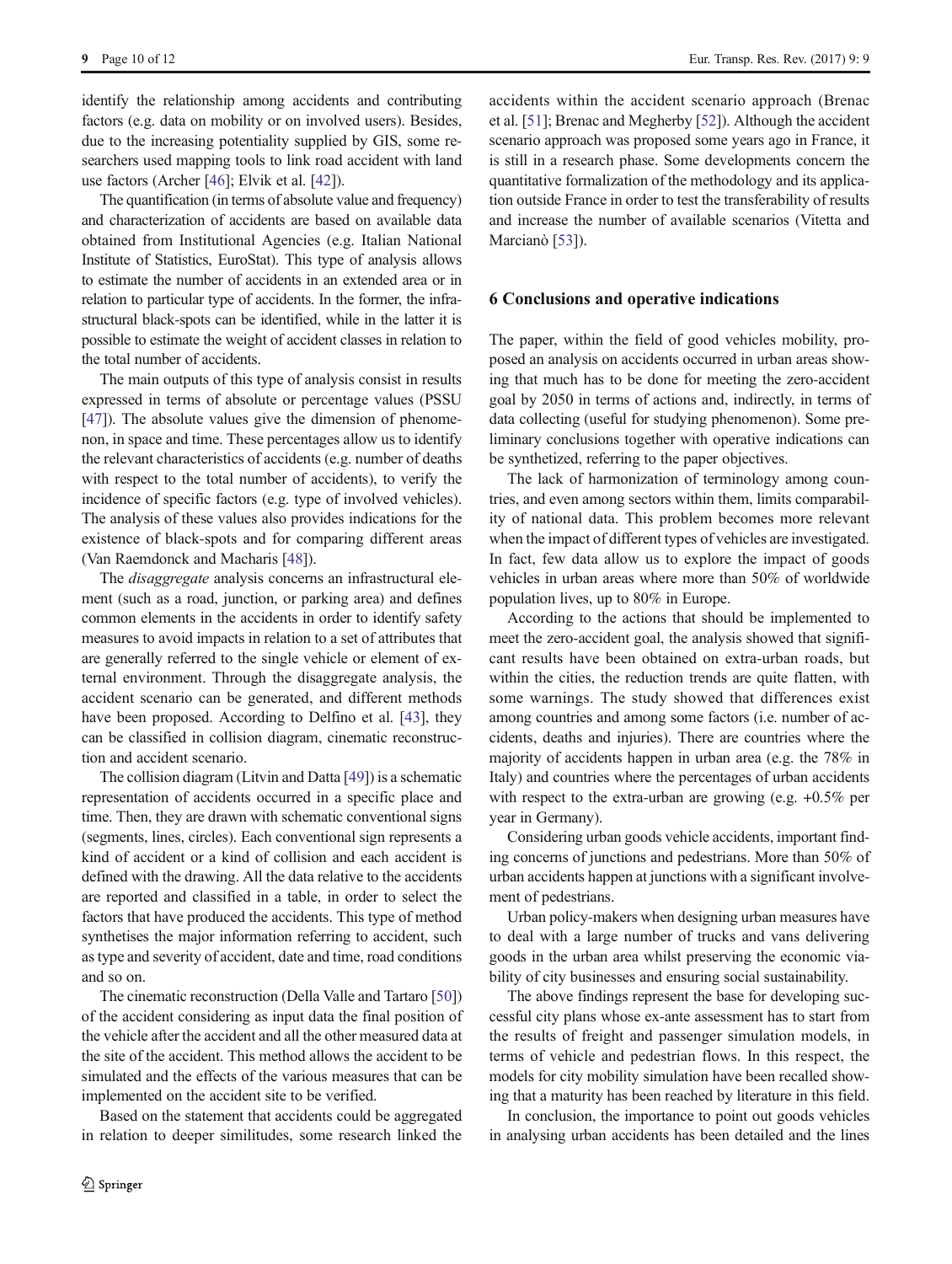<span id="page-10-0"></span>for future development of researches can be identified. The research should be addressed to improve the results discussed in this paper through the development of advanced statistical methods in order to point out in the available time series the seasonal or irregular movements, to develop general city plan procedures that take into account, among the other, also the contribution of goods vehicles to safety because they need for moving goods required by city users.

Finally, the paper would like to stress the new roles played by the road network flows, obtained by mobility models, if they are linked with the safety models. This seems one of the main challenge for the researchers in the next future. Such models could allow to: estimate the commercial vehicle flows at each road infrastructure; estimate a proxy variable of pedestrian flow in each intersection; merge calculated flows with the infrastructural characteristics of the road network; calculate the safety risk; and hence ordinate the urban infrastructures in a list of decreasing risk in order to give to the decision maker a quantitative and ordinate priority of interventions.

Acknowledgments The authors wish to thank the anonymous reviewers and Prof. Natasha Merat (the editor) for their suggestions, which were most useful in revising the paper.

Open Access This article is distributed under the terms of the Creative Commons Attribution 4.0 International License (http:// creativecommons.org/licenses/by/4.0/), which permits unrestricted use, distribution, and reproduction in any medium, provided you give appropriate credit to the original author(s) and the source, provide a link to the Creative Commons license, and indicate if changes were made.

# References

- 1. Browne M, Allen J, Nemoto T, Patier D, Visser J (2012) Reducing social and environmental impacts of urban freight transport: a review of some major cities. Procedia Soc Behav Sci 39:19–33. Elsevier Ltd
- 2. White Paper (2011) Roadmap to a single European transport area towards a competitive and resource efficient transport system. European Commission, Brussels
- 3. Russo F, Comi A (2016) Urban freight transport planning towards green goals: synthetic environmental evidence from tested results. Sustainability 8(4):381. doi[:10.3390/su8040381](http://dx.doi.org/10.3390/su8040381)
- 4. Lindholm M, Behrends S (2012) Challenges in urban freight transport planning – a review in the Baltic Sea Region. J Transp Geogr 22:129–136. Elsevier
- 5. Danielis R, Maggi E, Rotaris L, Valeri E (2013) Urban freight distribution: urban supply chains and transportation policies. In: Meersman H, Van de Voorde E (eds) Freight transport modelling, Moshe Ben Akiva. Emerald Group Publishing Limited, UK, pp 377–404 chapter 19
- 6. Ville S, Gonzalez-Feliu J, Dablanc L (2013) The limits of public policy intervention in urban logistics: lessons from Vicenza (Italy). Eur Plan Stud 21(10):1528–1541. Francis and Taylor
- 7. SUMP (2013) Guidelines. Developing and implementing a sustainable urban mobility plan. European Commission, Brussels
- 8. ERSO (2009) Annual statistical report 2008. European Road Safety Observatory, [www.erso.eu](http://dx.doi.org/http://www.erso.eu/)
- 9. DaCoTA (2011a) Traffic safety basic facts 2011. Urban areas. Project co-financed by the European Commission, Directorate-General for Mobility & Transport
- 10. Nghiem HS, Connelly LB, Gargett S (2013) Are road traffic cash fatality rates converging among OECD countries? Accid Anal Prev 52:162–170. Elsevier Ltd
- 11. EU (2015) Road safety in the European Union trends, statistics and main challenges. European Commission, Brussels
- 12. DaCoTA (2011b) Annual Statistical Report 2011. Project cofinanced by the European Commission, Directorate-General for Mobility & Transport
- 13. Schoemaker J, Allen J, Huschebek M, Monigl J (2006) Quantification of urban freight transport effects I, BESTUFS Consortium, [www.](http://dx.doi.org/http://www.bestufs.net/) [bestufs.net](http://dx.doi.org/http://www.bestufs.net/)
- 14. Gonzalez-Feliu J, Ambrosini C, Pluvinet P, Toilier F, Routhier JL (2012) A simulation framework for evaluating the impacts of urban goods transport in terms of road occupancy. J Comput Sci 3(4): 206–215. Elsevier
- 15. Lemp JD, Kockelman KM, Unnikrishnan A (2013) Analysis of large truck crash severity using heteroskedastic ordered probit models. Accid Anal Prev 43(1):370–380. Elsevier Ltd
- 16. Gitelman V, Hendel L, Carmel R, Bekhor S (2012) An examination of the national road-safety programs in the ten world's leading countries in road safety. Eur Transp Res Rev 4:175–188 Springer
- 17. Tavasszy L, de Jong G (2014a) Data availability and model form. In: Tavasszy L, De Jong J (eds) Modelling freight transport, chapter 10. doi[:10.1016/B978-0-12-410400-6.00010-0,](http://dx.doi.org/10.1016/B978-0-12-410400-6.00010-0) Elsevier, 229–244
- 18. Yannis G, Papadimitriou E, Chaziris A, Broughton J (2014) Modeling road accident injury under-reporting in Europe. Eur Transp Res Rev 6:425–438. Springer
- 19. WHO (2009) Global status report on road safety. World Health Organization, Geneva
- 20. Washington SP, Karlaftis MG, Mannering FL (2011) Statistical and econometric methods for transportation data analysis. CRC Press, **USA**
- 21. Istat (2013) Incidenti stradali in Italia. Istituto Nazionale di Statistica, Rome
- 22. CARE (2012) European centralised database on road accidents which result in death or injury across the EU. Road Safety Programme, European Commission, Brussels
- 23. OECD (1997) Road safety principles and models: review of descriptive, predictive, rick and accident consequence models. Organisation for Economic Co-operation and Development, Paris
- 24. Luoma J, Sivak M (2012) Interactions of environmental and safety measures for sustainable road transportation. Eur Transp Res Rev 4: 189–199. Springer
- 25. Basile O, Persia L, Usami DS (2010) A methodology to assess pedestrian crossing safety. European Transport Research Review 2:129–137. Springer
- 26. Dommes A, Cavallo A, Dubuisson JB, Tournier I, Vienne F (2014) Crossing a two-way street: comparison of young and old pedestrians. J Saf Res 50:27–34 Elsevier
- 27. Saidul Islama M, Serhiyenkob V, Ivana JN, Ravishankerb N, Garderc PE (2014) Explaining pedestrian safety experience at urban and suburban street crossings considering observed conflicts and pedestrian counts. Journal of Transportation Safety & Security 6(4):335–355
- 28. COM (2013) Communication from the commission to the European parliament, the council, the European economic and social committee and the committee of the regions. Together towards competitive and resource-efficient urban mobility. European Commission, Brussels
- 29. SafetyNet (2006) Pedestrians & cyclists. European road safety observatory, retrieved from [http://ec.europa.eu/transport/road\\_](http://dx.doi.org/http://ec.europa.eu/transport/road_safety/specialist/knowledge/pdf/pedestrians.pdf) [safety/specialist/knowledge/pdf/pedestrians.pdf](http://dx.doi.org/http://ec.europa.eu/transport/road_safety/specialist/knowledge/pdf/pedestrians.pdf). Accessed 8 June 2016